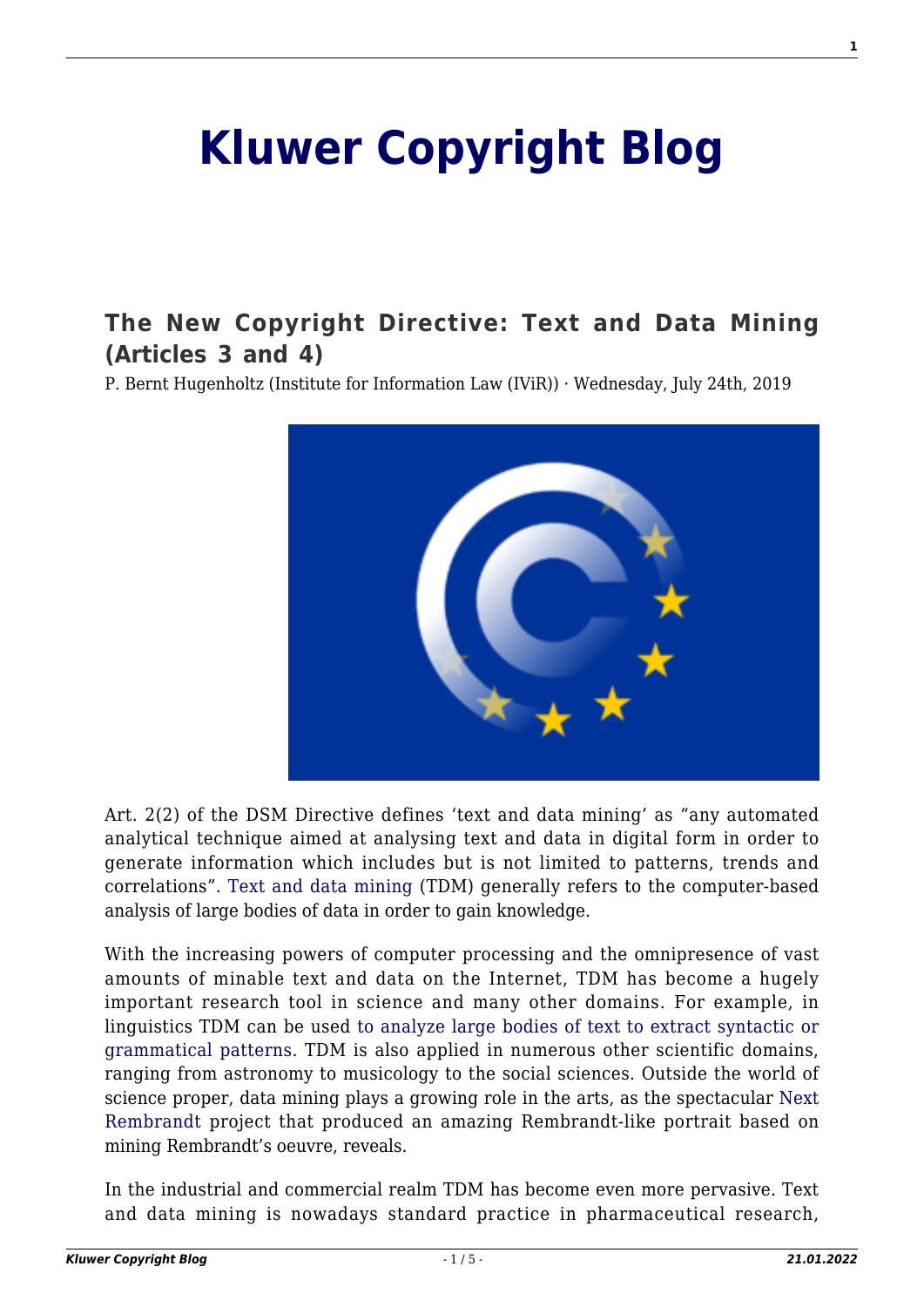journalism, information retrieval, search, and consumer information – to name just a few areas. TDM is also an essential tool in developing intelligent applications that require vast volumes of raw text and data to 'self-learn' complex tasks such as translation or speech recognition. [Much of the current and future development in](https://www.leru.org/news/better-rules-on-text-and-data-mining-are-needed-to-maximise-the-potential-of-artificial-intelligence-in-europe) [artificial intelligence, therefore, depends on TDM](https://www.leru.org/news/better-rules-on-text-and-data-mining-are-needed-to-maximise-the-potential-of-artificial-intelligence-in-europe).

With the InfoSoc Directive's all-inclusive reproduction right extending to every "direct or indirect, temporary or permanent reproduction by any means and in any form, in whole or in part" (Art. 2 InfoSoc Directive), TDM creates potential conflicts with copyright law when copyright protected content is mined. Similarly, the sui generis database right may also be implicated. Whereas [some scholars](http://copyrightblog.kluweriplaw.com/2019/03/19/limitations-to-text-and-data-mining-and-consumer-empowerment-making-the-case-for-a-right-to-machine-legibility/) have advocated a normative interpretation of the reproduction right, which would restrict its scope to exploitative uses "of the work as the work", and would [rule out non-exploitative uses](https://www.ivir.nl/new-book-in-information-law-series-copyright-reconstructed/) [such as mining](https://www.ivir.nl/new-book-in-information-law-series-copyright-reconstructed/), the EU legislature assumed that an express TDM exception was required for reasons of legal certainty (see [EC, Impact Assessment](https://ec.europa.eu/digital-single-market/en/news/impact-assessment-modernisation-eu-copyright-rules), p. 104-105; see [recital 8 DSM\).](https://eur-lex.europa.eu/eli/dir/2019/790/oj)

While the need to ensure broad TDM freedoms in science was always self-evident, the EU's approach towards text and data mining in the commercial realm is more ambivalent. The European Commission's draft DSM Directive merely proposed a mandatory TDM exception for the benefit of non-commercial research organizations and cultural heritage institutions. During the discussions in the Council Working Group, following a proposal by the Dutch delegation, an optional exception was added that conditionally permitted TDM for commercial purposes. In the end, the European Parliament gave mandatory status to that exception as well. Consequently, the DSM Directive now comprises two obligatory DSM provisions: Articles 3 and 4. The two exceptions are not, however, equally robust.

Art. 3 exempts acts of reproduction and extraction committed by "research organisations and cultural heritage institutions". Art. 2(3) defines a 'cultural heritage institution' as "a publicly accessible library or museum, an archive or a film or audio heritage institution". According to Art. 2(1), a 'research organisation' is either a notfor-profit entity or an entity tasked by a Member State with a public service research mission. Public broadcasting organizations and commercial research institutes, for example, are therefore excluded from the scope of Art. 3, but might still find solace in Art. 4.

In addition to permitting mining activities per se, Art. 3(2) allows the secure storage and retention of copies of mined works and other subject matter "for the purposes of scientific research, including for the verification of research results". This is important because empirical scientific research generally requires research data to remain available for corroboration purposes. Nevertheless, Art. 3 permits TDM only in respect of works or other subject matter (e.g. databases) to which beneficiary organizations "have lawful access". According to Recital 14, 'lawful access' covers access to content pursuant to contractual arrangements (e.g. subscriptions or open access licenses), as well as to "content that is freely available online". The requirement of 'lawful access' does not however imply that rightholders may contractually rule out text and data mining in their terms of agreement. Article 7 expressly provides that any contractual provision contrary to Article 5 is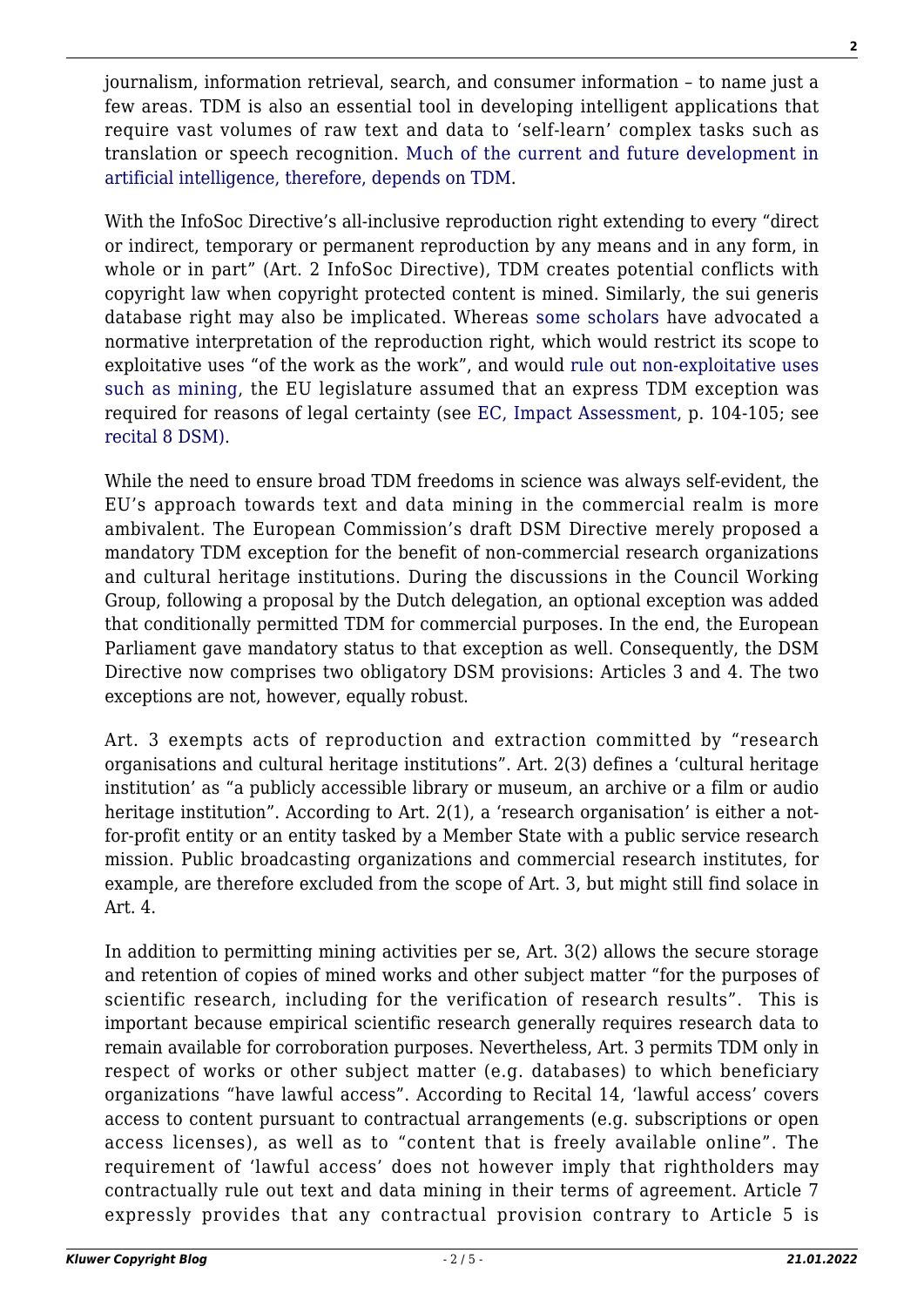unenforceable. Note as well that the option to 'opt out' out of the TDM exemption is provided only in respect of the non-research uses governed by Art. 4.

Rightholders do remain free to "apply measures to ensure the security and integrity of the networks and databases where the works or other subject matter are hosted. Such measures shall not go beyond what is necessary to achieve that objective" (Art. 3(3)). As Recital 16 clarifies, such measures are justifiable only for reasons of systems or database security and integrity (e.g. "in view of a potentially high number of access requests to, and downloads of, their works or other subject matter"), not for purely commercial reasons. Given the limited potential harm (if any) that right holders might suffer from this exemption, Member States need not provide for financial compensation (Recital 17).

The Directive's second TDM exception encompasses a much broader class of users, but is considerably narrower in scope. Art. 4(1) generally allows acts of reproduction and extraction "for the purposes of text and data mining", and reproductions and extractions may be retained for the same purpose. The provision thus permits TDM for all imaginable purposes, regardless of any underlying commercial motive. Art. 4 does, however, allow rightholders to opt out of the exemption. Art. 4(3) applies only on condition that right holders have not expressly reserved their rights "in an appropriate manner, such as machine-readable means in the case of content made publicly available online". According to Recital 18, "it should only be considered appropriate to reserve those rights by the use of machine-readable means, including metadata and terms and conditions of a website or a service. […] In other cases, it can be appropriate to reserve the rights by other means, such as contractual agreements or a unilateral declaration." In other words, Art. 4 right holders may effectively prohibit text and data mining for commercial uses by adding robot.txt type metadata to their content online.

As a result, the Directive effectively creates and legitimizes a derivative market for text and data mining, which right holders may wish to control, license or even entirely prohibit. While most content owners will have no incentive to prohibit or monetize data mining, some right holders will. Scientific publishers, for example, are well aware that their publishing portfolios have informational value beyond the published articles they have aggregated. Indeed, some publishers already offer paid-for text and data mining as value-added services, and will be reluctant to grant TDM licenses to third parties. Other publishers are still in the process of developing licensing strategies to capitalize on this emerging market (see report [here\)](https://pure.uva.nl/ws/files/8885048/FutureTDM_D3.3_Baseline_Report_of_Policies_and_Barriers_of_TDM_in_Europe.pdf).

In conclusion, the TDM provisions of the DSM Directive secure considerably less freedom to text and data mine than they initially appear to do. The opt-out clause of Art. 4, in particular, leaves for-profit miners in the EU at the mercy of the content owners. This puts AI developers, journalists, commercial research labs, and other innovators at a competitive disadvantage [in comparison with the United States](http://copyrightblog.kluweriplaw.com/2018/07/12/eus-controversial-digital-single-market-directive-part-ii-proposed-mandatory-text-data-mining-exception-restrictive/), where text and data mining is deemed fair use, even if it is done for profit. One may wonder if innovation in Europe would not have been better served without any of the TDM exceptions in the new Directive.

*——————————————————————————————————*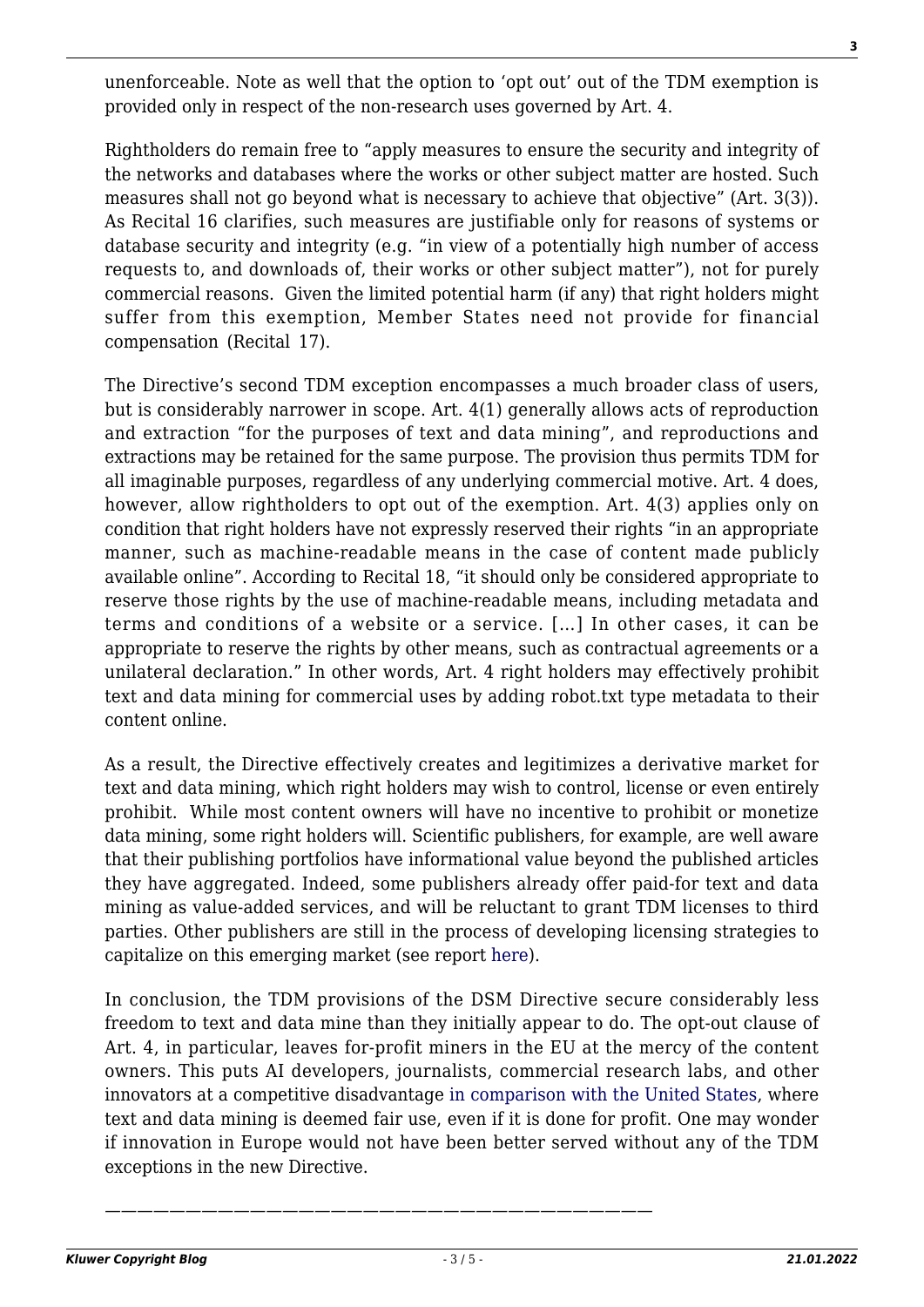*This post is part of a series on the new Directive (EU) 2019/790 on copyright and related rights in the Digital Single Market (CDSM Directive):*

[The New Copyright Directive: A](http://copyrightblog.kluweriplaw.com/2019/06/07/the-new-copyright-directive-a-tour-dhorizon-part-i/) *[tour d'horizon –](http://copyrightblog.kluweriplaw.com/2019/06/07/the-new-copyright-directive-a-tour-dhorizon-part-i/)* [Part I](http://copyrightblog.kluweriplaw.com/2019/06/07/the-new-copyright-directive-a-tour-dhorizon-part-i/) by João Pedro Quintais

[The New Copyright Directive: A tour d'horizon – Part II \(of press publishers, upload](http://copyrightblog.kluweriplaw.com/2019/06/17/the-new-copyright-directive-a-tour-dhorizon-part-ii-of-press-publishers-upload-filters-and-the-real-value-gap/) [filters and the real value gap\)](http://copyrightblog.kluweriplaw.com/2019/06/17/the-new-copyright-directive-a-tour-dhorizon-part-ii-of-press-publishers-upload-filters-and-the-real-value-gap/) by João Pedro Quintais

[The New Copyright Directive: Digital and Cross-border Teaching Exception \(Article 5\)](http://copyrightblog.kluweriplaw.com/2019/06/21/the-new-copyright-directive-digital-and-cross-border-teaching-exception-article-5/) by Bernd Justin Jütte

[The New Copyright Directive: Collective licensing as a way to strike a fair balance](http://copyrightblog.kluweriplaw.com/2019/06/25/the-new-copyright-directive-collective-licensing-as-a-way-to-strike-a-fair-balance-between-creator-and-user-interests-in-copyright-legislation-article-12/) [between creator and user interests in copyright legislation \(Article 12\)](http://copyrightblog.kluweriplaw.com/2019/06/25/the-new-copyright-directive-collective-licensing-as-a-way-to-strike-a-fair-balance-between-creator-and-user-interests-in-copyright-legislation-article-12/) by Johan Axhamn

[The New Copyright Directive: Article 14 or when the Public Domain Enters the New](http://copyrightblog.kluweriplaw.com/2019/06/27/the-new-copyright-directive-article-14-or-when-the-public-domain-enters-the-new-copyright-directive/) [Copyright Directive](http://copyrightblog.kluweriplaw.com/2019/06/27/the-new-copyright-directive-article-14-or-when-the-public-domain-enters-the-new-copyright-directive/) by Alexandra Giannopoulou

[The New Copyright Directive: Fair remuneration in exploitation contracts of authors](http://copyrightblog.kluweriplaw.com/2019/07/15/the-new-copyright-directive-fair-remuneration-in-exploitation-contracts-of-authors-and-performers-part-1-articles-18-and-19/) [and performers – Part 1, Articles 18 and 19](http://copyrightblog.kluweriplaw.com/2019/07/15/the-new-copyright-directive-fair-remuneration-in-exploitation-contracts-of-authors-and-performers-part-1-articles-18-and-19/) by Ananay Aguilar

## **Kluwer IP Law**

The **2021 Future Ready Lawyer survey** showed that 81% of the law firms expect to view technology as an important investment in their future ability to thrive. With Kluwer IP Law you can navigate the increasingly global practice of IP law with specialized, local and cross-border information and tools from every preferred location. Are you, as an IP professional, ready for the future?

[Learn how](https://www.wolterskluwer.com/en/solutions/kluweriplaw?utm_source=copyrightnblog&utm_medium=articleCTA&utm_campaign=article-banner) **[Kluwer IP Law](https://www.wolterskluwer.com/en/solutions/kluweriplaw?utm_source=copyrightnblog&utm_medium=articleCTA&utm_campaign=article-banner)** [can support you.](https://www.wolterskluwer.com/en/solutions/kluweriplaw?utm_source=copyrightnblog&utm_medium=articleCTA&utm_campaign=article-banner)

*To make sure you do not miss out on regular updates from the Kluwer Copyright Blog, please subscribe [here.](http://copyrightblog.kluweriplaw.com/newsletter)*